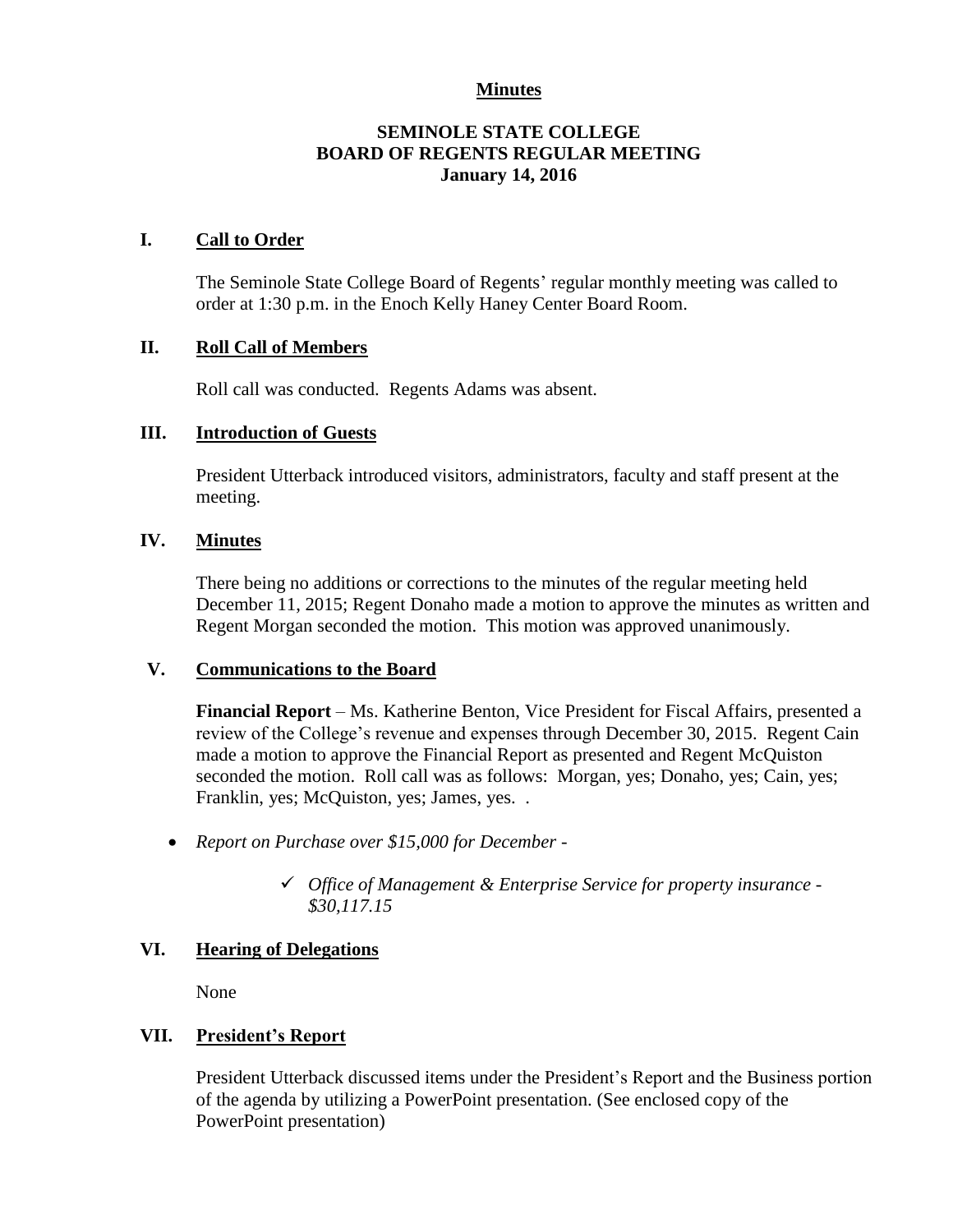**Minutes** SSC Board of Regents Regular Meeting January 14, 2016 Page 2

> *Personnel Update* – President Utterback informed the Board members that Vice President for Fiscal Affairs Katherine Benton and Vice President for Student Affairs Dr. Mark Ames have submitted their letters of intent to retire as of June 30, 2016.

*Budget Cuts* – President Utterback presented the Board members information about actions that have been taken due to recent budget cuts and possible actions that could be taken if additional budget cuts occur.

*Campus Activities***–** President Utterback told Board members about several recent and upcoming campus activities. These were:

- The Seminole Chamber of Commerce honored two SSC employees. Jarrod Tollet was the Educator of the Month and Natasha Rodgers was the Staff Member of the Month as part of the monthly Chamber Forum.
- A "Coffee with the President" was held on December 11<sup>th</sup>.
- Students, Faculty and Staff participated in "Operation Appreciation & Cheer" during the holidays. This program involved sending greeting cards to active military members and veterans.
- The Classified Staff Association organized a campus-wide effort to collect gifts for "Little Angels" in cooperation with the Salvation Army and Red Cross.
- The SSC Educational Foundation Holiday Reception was held on December 14, 2015.
- Senator Anastasia Pittman visited campus and spoke to faculty, staff and students in observance of Martin Luther King Day.
- President Utterback was selected to present at the AACC's Workforce Development Institute.
- A campus-wide program to help clean up our campus began in early January. The "Let's Talk Trash" program encourages groups on campus to pick up trash one day a month for one hour.
- The College received notice that the "Peek Into Engineering" academy has been funded for summer 2016.
- The State Regents will hold their Southeast Oklahoma Legislative Briefing on January 22<sup>nd</sup> in Krebs.
- The Trojan Baseball Kick-Off Banquet will be held in the Haney Center on February 6, 2016.
- Higher Education Day will be held at the State Capitol on February 16, 2016.
- Board members were presented with a current copy of the Open Meetings, Open Records manual.

*Highlights of 2015* – President Utterback presented a document highlighting campus activities in 2015. President Utterback said he was hopeful that all faculty, staff and administration would share pride in these accomplishments.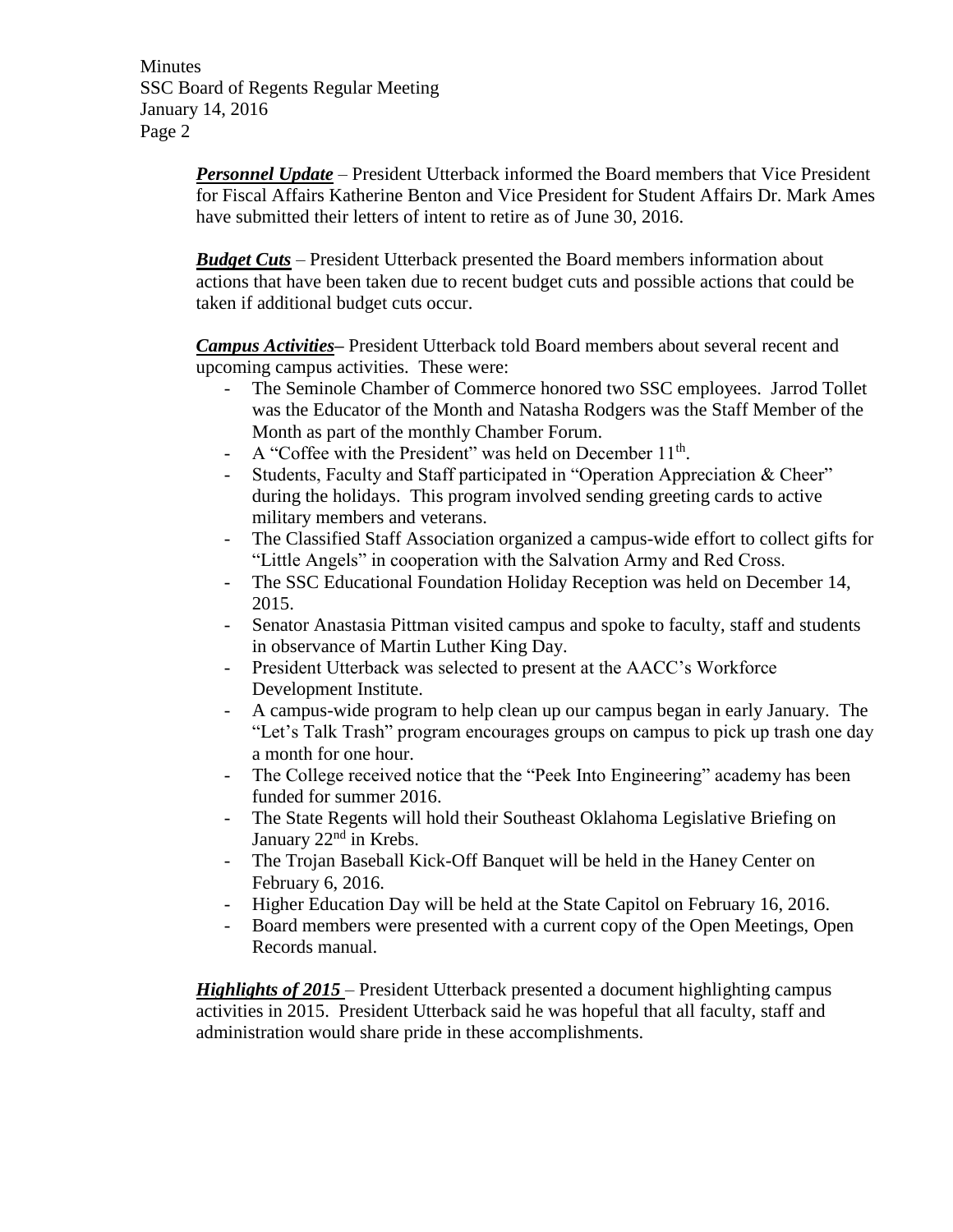**Minutes** SSC Board of Regents Regular Meeting January 14, 2016 Page 3

## **VIII. Business**

**Approval of Increase in the Remedial/Zero Level Course Fee** – President Utterback presented information about a proposed increase to the Remedial/Zero Level Course Fee. This action would increase this fee from \$18.00 to \$25.00 per credit hour. President Utterback recommended approval of this increase. Regent Donaho made a motion to increase the Remedial/Zero Level Course Fee as presented and Regent Morgan seconded this motion. Roll call was as follows: Morgan, yes; Donaho, yes; Cain, yes; Franklin, yes; McQuiston, yes; James, yes.

**Approval of Increase in the Nursing Course Fee** – President Utterback presented information about a proposed increase to the Nursing Course Fee. This action would increase this fee from \$20.00 to \$40.00 per credit hour. President Utterback recommended approval of this increase. Regent McQuiston made a motion to increase the Nursing Course Fee as presented and Regent Franklin seconded this motion. Roll call was as follows: Morgan, yes; Donaho, yes; Cain, yes; Franklin, yes; McQuiston, yes; James, yes.

**Approval of Increase in the Medical Laboratory Course Fee** – President Utterback presented information about a proposed increase to the Medical Laboratory Course Fee. This action would increase this fee from \$10.00 to \$20.00 per credit hour. President Utterback recommended approval of this increase. Regent Cain made a motion to increase the Medical Laboratory Course Fee as presented and Regent Franklin seconded this motion. Roll call was as follows: Morgan, yes; Donaho, yes; Cain, yes; Franklin, yes; McQuiston, yes; James, yes.

**Authorization to Refinance the 2006 Oklahoma Development Finance Authority** 

**Bond** – President Utterback presented information about a proposed refinance of the 2006 ODFA bond. He told the Board that this refinance would save the college money due to a lower rate of interest. He recommended approval of this refinance. Regent Donaho made a motion to authorize the refinancing of the 2006 Oklahoma Development Finance Authority Bond and Regent McQuiston seconded this motion. Roll call was as follows: Morgan, yes; Donaho, yes; Cain, yes; Franklin, yes; McQuiston, yes; James, yes.

**Motion to Enter into Executive Session** –The Board retired into executive session to discuss the terms of his employment. Regent Morgan made a motion to enter into executive session and Regent McQuiston seconded this motion. This motion was approved unanimously.

**Motion to Enter into Open Session** – Chair James recommended that the Board enter back into open session to present a motion on the items discussed in executive session. Regent Donaho made a motion to enter back into open session and Regent Morgan seconded this motion. This motion was approved unanimously.